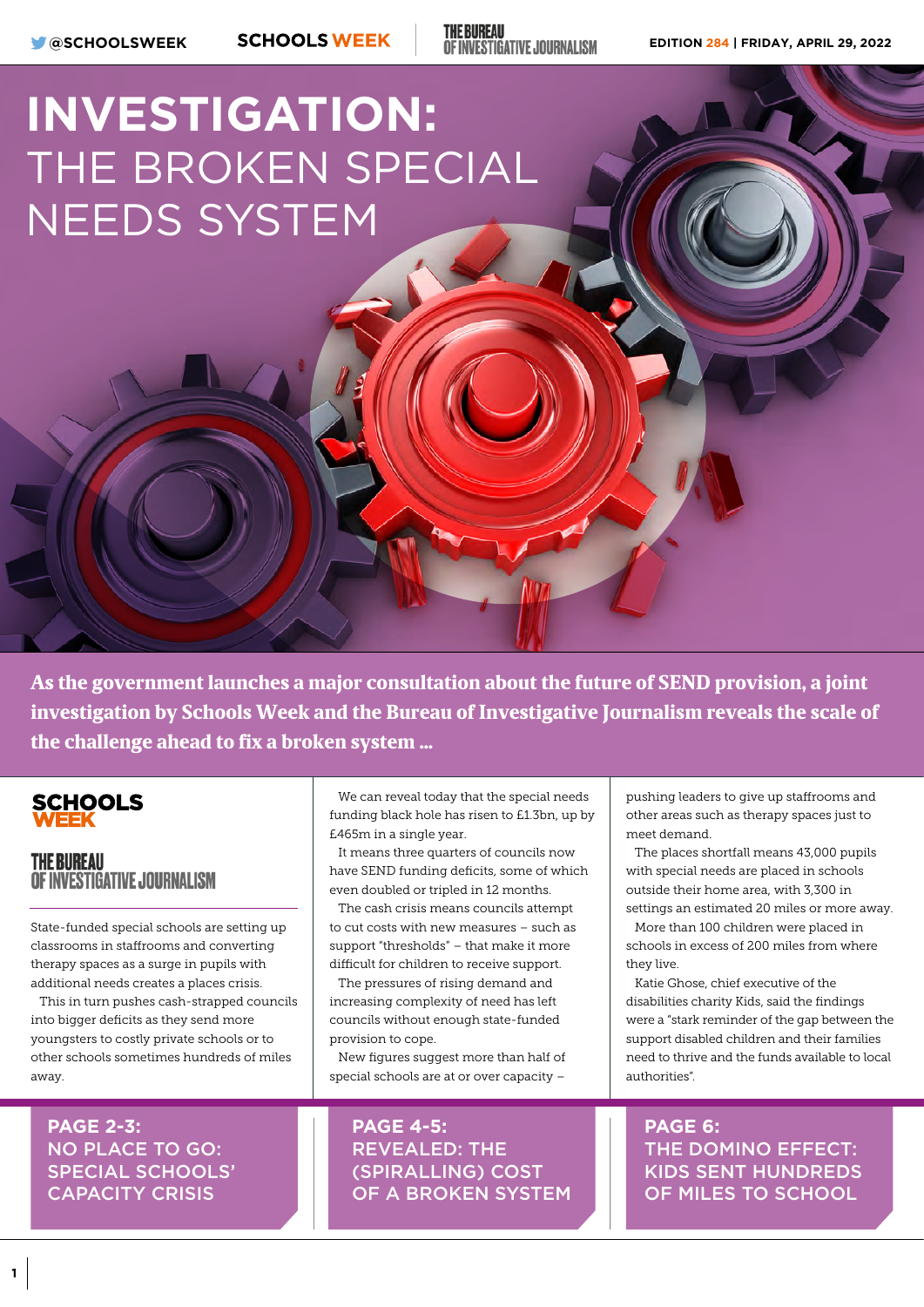## No place to go: special schools' capacity crisis

#### **SAMANTHA BOOTH @SAMANTHAJBOOTH**

Special school leaders are being forced to cram vulnerable pupils into converted therapy spaces and staffrooms as surging demand and scarce places elsewhere pushes them over capacity.

New figures shed light for the first time on the places crisis in state-funded special schools – some of which are breaching building safety guidelines because pupils have nowhere else to go.

As well as pushing special schools over capacity, councils are forced to place more youngsters in costly independent schools – pushing their high-needs funding black hole to £1.3 billion (see page 4 and 5).

Warren Carratt, chief executive of Nexus Multi Academy Trust, which has nine special schools, said: "It's a perfect storm for the quality of education to start to reduce in special schools. They are being forced into an impossible position where they are having to take more pupils – and no one has a grip  $on$  it."

#### Heads get 'creative' to avoid saying no

The government does not collect capacity data for special schools, which instead falls to local authorities.

However, many councils said they were unable to provide figures. Councils said the physical capacity of a school will change based upon the needs of children.

Councils commission places for SEND pupils, which is done in consultation with the school. Experts said the commissioned places figure was a good proxy to use to show a school's capacity. However this could underplay the true figures - as our investigation found many commissioned numbers were actually already above official estimates on how many pupils schools can accommodate.

Freedom of Information data obtained by Schools Week shows that 54 per cent of special schools had more pupils on roll than the number commissioned by their council. This was a 15 per cent rise from 2017-18.

While not directly comparable, around 20 per cent of mainstream schools were at or over capacity, based on government data



 $\begin{array}{c} \text{\bf \textcolor{blue}{\bullet} \textcolor{blue}{\textcolor{blue}{\bullet}} \textcolor{blue}{\textcolor{blue}{\textcolor{blue}{\bullet}}} \textcolor{blue}{\textcolor{blue}{\textcolor{blue}{\bullet}}} \textcolor{blue}{\textcolor{blue}{\textcolor{blue}{\bullet}}} \textcolor{blue}{\textcolor{blue}{\textcolor{blue}{\textcolor{blue}{\bullet}}} \textcolor{blue}{\textcolor{blue}{\textcolor{blue}{\textcolor{blue}{\bullet}}}} \textcolor{blue}{\textcolor{blue}{\textcolor{blue}{\textcolor{blue}{\textcolor{blue}{\bullet}}}}} \textcolor{blue}{\textcolor{blue}{\textcolor{blue}{\textcolor{blue}{\textcolor{blue}{\bullet}}}}}$ into an impossible position – and no one has a grip on it

collected in May.

The failure to keep up with rising needs also comes despite more than £380 million being spent on expansions, new buildings or new schools in the 51 councils that responded to our request.

Abbey School, part of the Nexus trust, has been oversubscribed by between 30 to 50 pupils each year, despite the commissioned places by Rotherham Council increasing from 86 to 171 since 2017.

Over the trust's nine schools, there are 1126 children on roll against a commissioned places figure of 939.

To cope, seven Nexus schools have expanded into satellite provision. This includes a disused pupil referral unit in Doncaster. But the £120,000 a year to fund it is coming out of the trust's own pocket.

Schools must admit a pupil if named on their EHCP. Leaders also said they were reluctant to turn vulnerable children away.

While councils can refuse requests, this is often challenged by parents who normally

win in costly tribunals. Carratt added: "If we don't find creative ways, we find ourselves with overcrowded classrooms or inadequate provision



which puts us at risk of getting a 'requires improvement' or 'inadequate' Ofsted."

#### Staff move kitchens to cupboards

Cedars School in Gateshead has turned an on-site garage, a large cupboard storing physiotherapy equipment and the staffroom into classrooms, as well as a satellite site costing £40,000 a year. The school is 33 places oversubscribed this year.

Headteacher Michelle O'Rielly said they try to make "sensible" changes, but "have reached a point now where we are at capacity".

"It wasn't so bad with Covid, but at the moment we haven't got a staffroom. We've created little kitchen areas in little cupboards, and nooks and crannies. Staff were supportive, but it is something we need to look at to make sure we've got the space for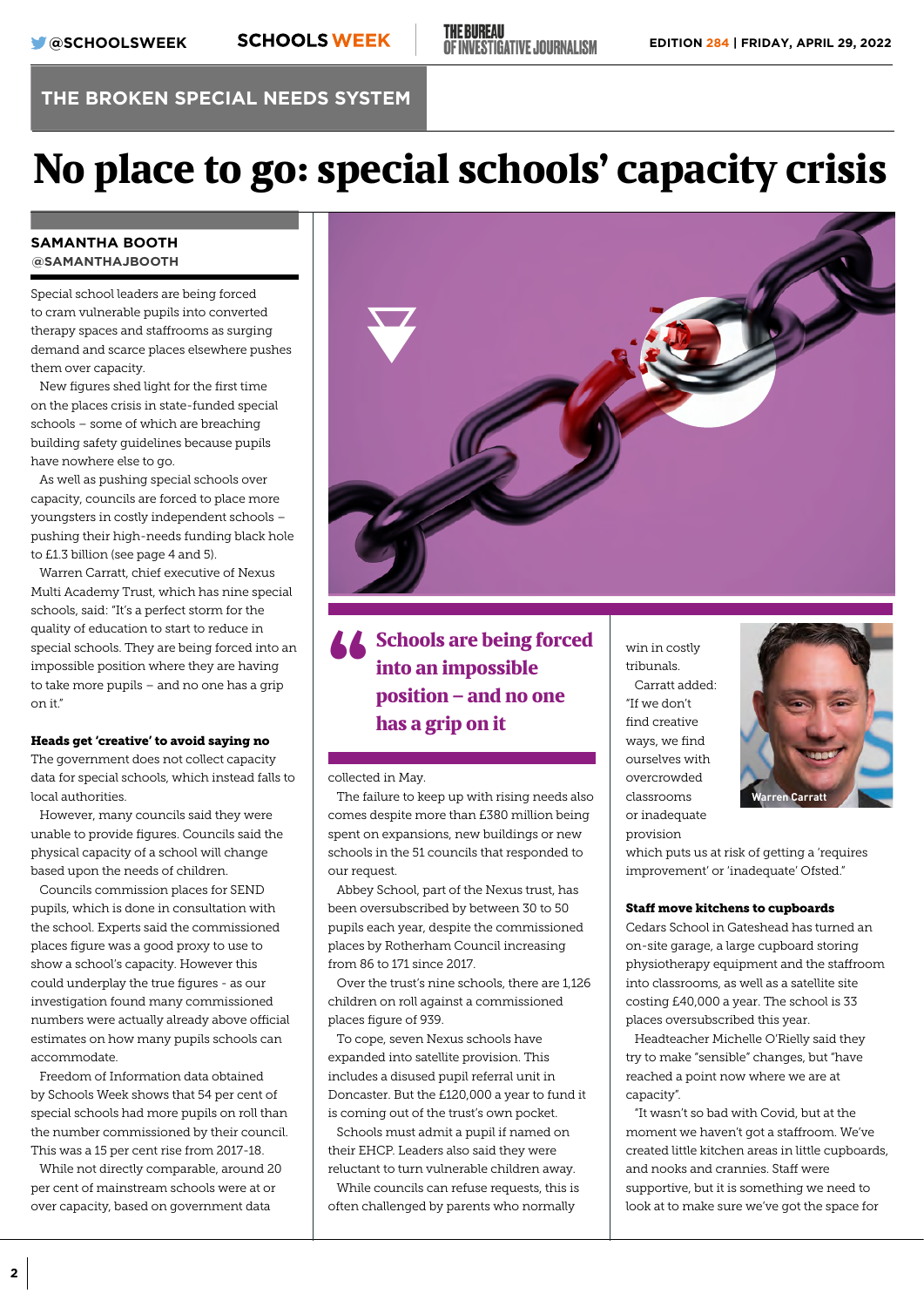them too"

Kris Williams, headteacher at James Rennie School, in Cumbria, said increasing complexity of need, as well as rising demand, means "school stock is physically unable to meet the needs of the pupils".

Nationwide, the number of pupils with EHCPs has risen from 237,000 in 2015-16 (2.8 per cent of all pupils) to 326,000 last year (3.7 per cent).

The number of children with autism listed as their primary need as soared from 66,723 in 2017 to 92,567. Children with severe learning difficulties has risen from 29,532 to 31,300.

The academy, in Cumbria, has sacrificed specialist therapy rooms for teaching spaces. Children now get physiotherapy in class. Funded by the local authority, a disused church will also be converted into a sixth form block.

All five special schools in Oldham are oversubscribed, with the gap between commissioned numbers and pupils actually on roll rising from 60 to 152 over the past five years.

The council said it attracts high numbers of pupils from other areas. It is now focusing on early identification so mainstream schools can better "meet the needs of pupils without the necessity of an EHCP".

#### Councils' special school capacity blindspot

Most authorities said they could not provide capacity data. Of those that did, some were years old, with one council saying their last assessment was in 2017.

In Coventry, most special schools are over capacity, based on a council assessment using non-statutory government guidelines for building sizes. The guidance recommends how much space is required per pupil, based on their needs.

For example, Sherbourne Fields School has a building capacity of 197 pupils, but its commissioned places for this year sat at 220 and it had 221 youngsters on roll.

The Department for Education's own predictions show the statefunded special school population will continue to rise before peaking at 121,000 pupils in 2024, up from 113,000 in 2020.

North Yorkshire Council predicts a 21 per cent rise in demand. Gateshead, which needs ten per cent more places by 2024-



## School stock is physically unable " to meet the needs of the pupils

25, said there is "no capacity or ability to stretch" schools to accommodate this.

Annamarie Hassall, chief executive at the National Association for Special Educational Needs, said more "strategic planning" was needed from government and councils.

"School leaders work so hard to make sure this didn't have a negative impact, but they might be making short-term choices and not long-term solutions."

Some areas seem to be getting a handle on the issue, though.

In Devon, for instance, the number of schools with more pupils than commissioned places has dropped from eight to five. This is despite the number of children with EHCPs in Devon more than doubling since 2018.

But more than £17 million has been spent on expanding schools.

Graham Quinn, chief executive of the New Bridge Academy Trust, also said having more pupils allows them to "work a scale. We view that as a positive as there's no doubt at all that some of the curriculum opportunities we have have been a

direct consequence of having large numbers."

Newbridge school, part of New Bridge Academy Trust in Oldham, is 104 places oversubscribed and has satellite buildings. Ministers have pledged £2.6 billion to create 30,000 new places for children

**Annemarie Hassall** with SEND over the next three years.

This includes capital funding worth £1.4 billion for councils to "improve existing provision" and help "stabilise local systems" before SEND review reforms are introduced.

On top of the £2.6 billion, government wants "up to" 40 new special and AP free schools in "regions where they most needed". This is on top of 60 that are "in the pipeline".

But Carratt said the funding addresses "historical underfunding" of high needs budgets. "It does little to meet further growth needs and there is no immediacy that can help rebalance the system now, so that it is fit for purpose in future years".

He said historical deficits should be wiped - like NHS trusts - "and a clear long term plan agreed that recognised expected increases in demand".

#### **SPECIAL SCHOOL PLACES CRISIS: THE STATS**

37% MORE PUPILS WITH AN FHCP SINCE 2015

JUST 21 MORE SPECIAL SCHOOLS SINCE 2017

54% SPECIAL SCHOOLS NOW TAKE MORE PUPILS THAN COMMISSIONED

15% RISE IN 'OVERSUBSCRIBED' SPECIAL SCHOOLS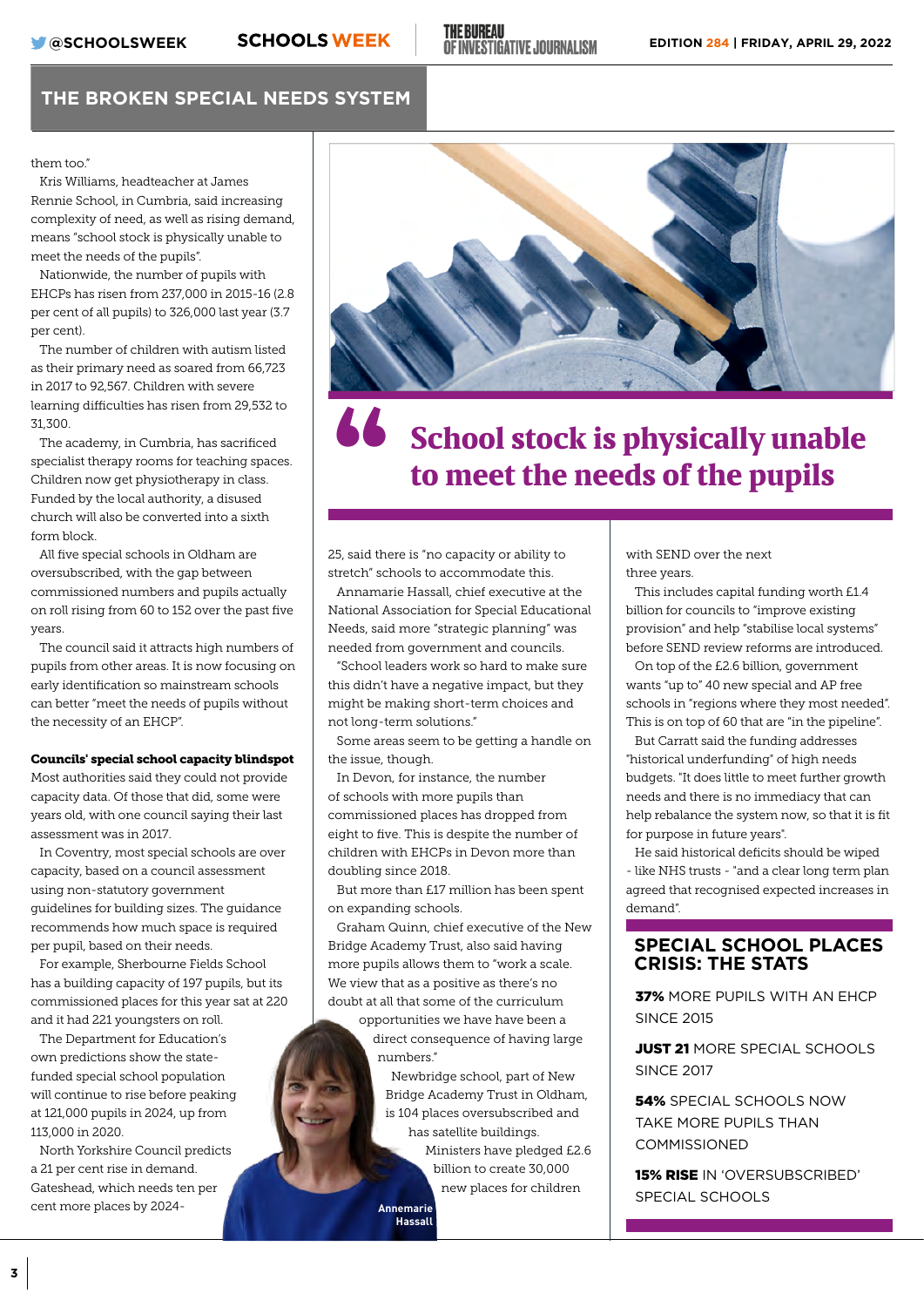## Revealed: The (spiralling) cost of a system in crisis

#### **GARETH DAVIES AND SAMANTHA BOOTH @SCHOOLSWEEK**

A financial black hole at the heart of the SEND system has ballooned to £1.3 billion this year, an increase of more than £450 million in just 12 months as the places crisis bites.

The spiralling local authority deficits reveal the costly toll of a broken system. The dual pressures of rising demand and increasing complexity of need have left councils without enough state-funded provision to cope and hugely reliant on costly independent schools.

For instance, spending on private school places by cash-strapped councils handed government bailouts to keep afloat has risen by two thirds.

The recent SEND review attempts to solve the cost problem at the start – by keeping more children in mainstream schooling to dampen rising demand.

But reforms could be years away. In the meantime, our investigation has found 21 councils already now reject one in every three requests for education health and care plan (EHCP) assessments.

More councils also plan cost-cutting measures that threaten to prevent children from receiving support, or to reduce or remove the help they now receive.

#### 75% of councils amass deficits

Three in every four councils, who are legally obliged to organise and fund EHCP arrangements, have amassed deficits in their high-needs budgets, analysis by the Bureau of Investigative Journalism (TBIJ) reveals.

Kent, Surrey, Devon, Hampshire and Norfolk are particularly badly affected. Deficits across these five councils were together expected to grow by almost £190 million in the past 12 months.

Bournemouth, Christchurch and Poole Council's deficit more than doubled to £18.6 million in 2021-22. Independent school placements are the most significant pressure on its budget. The council had hoped to reduce these but admitted "there is no



### Councils lack the levers to bring this spending " under control

indication yet this can be achieved".

Hillingdon Council in west London recently required emergency government intervention to reduce its £34 million special needs debt. A lack of capacity in-borough means there is "an expectation" that independent schools "will become the only route the council will be able to take until more provision is created locally".

Kent's deficit has reached £103 million – in cash terms, the largest in the country. In a candid interview, the council's special educational needs and disabilities director, Mark Walker, said parents had lost faith in the ability of Kent's mainstream schools to meet their children's needs.

As a result, he explained, the council receives a higher proportion of EHCP applications from parents than schools.

What parents want, Walker said, is places at expensive independent schools and he

blames the SEND Tribunal, which hears appeals against local authority decisions, for helping them to get their way. The national independent tribunal ruled in favour of parents in 96 per cent of cases last year.

Walker gave dyslexia as an example, explaining that the council has a wellqualified speech and language service and an educational psychology department specialising in the condition. "Why then are we losing a tribunal for parents who want to go to Frewen College, which is an independent college in East Sussex?" Frewen is one of a small number of dyslexia schools in the UK. Its fees start at £6,500 a term.

He added: "It's a beautiful building, fantastic facilities – they've got a swimming pool there and everything. As a parent, if I see that, I want that sort of education for my child. I know why people go for it. But that's different from, I think, what was expected within the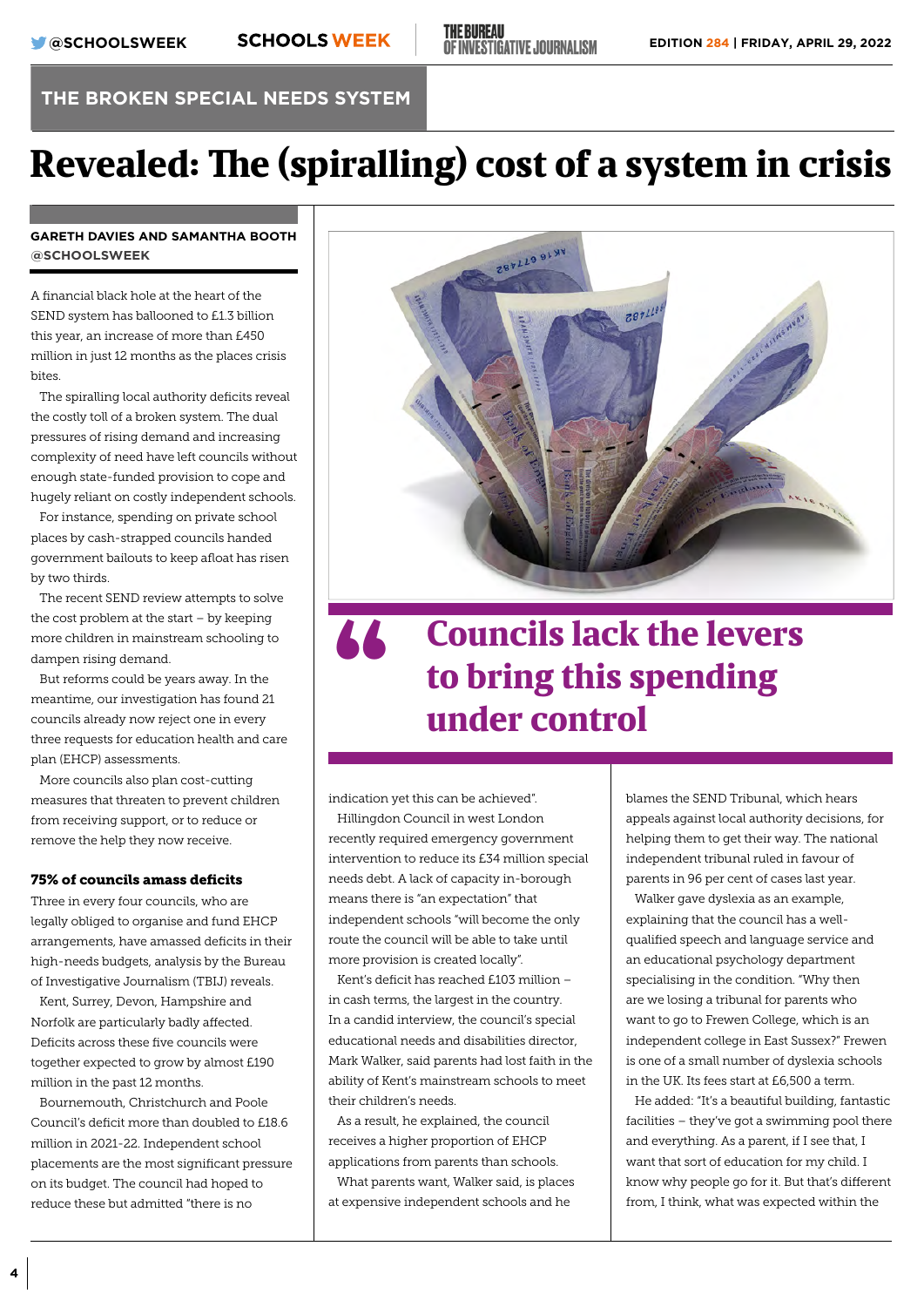[SEND] Code of Practice."

Frewen's principal, Nick Goodman, said these notions of luxury were misguided. "It is a not-for-profit charitable trust. It does indeed have a swimming pool – outdoor, unheated – and many of our classes are taught in temporary classrooms dating back to the 1980s. A look at our accounts will confirm that margins are tight. It is not the buildings or the swimming pool that make Frewen College attractive to the parents of students with specific learning difficulties. It is the provision and outcomes."

Walker believes the answer to reducing the deficit is to increase inclusion at mainstream schools – a key promise in the government's SEND green paper.

"We need to make sure parents in Kent don't think they have to get an EHC plan in order to get the type of support their son or daughter needs," he said.

The deficit, he said, would take years to reverse.

#### Support 'thresholds' considered

Councils with deficits must submit plans to the Department for Education on how they intend to balance their books. Some include proposals to amend thresholds for which children are eligible for the education, health and care needs assessment that marks the first step towards securing an EHC plan – thresholds that have no legal standing.

Bury and Derby councils both included language about clarifying or reviewing assessments in their plans as part of their cost-cutting measures.

Bury said while it was not looking to raise thresholds "across the board", some schools in the area had incorrectly put children forward for assessment and that for these schools, the thresholds needed to be "clarified".

Derby City Council said it was "working with all partners" to become a "more inclusive city, to find ways of strengthening the system and balancing the budget".

Some councils already turn down a high proportion of assessment requests. In 2020, nine local authorities (Warwickshire, Liverpool, Medway, West Sussex, East Sussex, Southend-on-Sea, Staffordshire, Southwark



and Peterborough) turned down 40 per cent or more – about twice the national average.

In 2020, Peterborough City Council turned down half of all the assessment requests it received – the highest rejection rate in the country.

A spokesperson for the Local Government Association said: "Meeting the year-on-year increase in demand for SEND support is one of the biggest challenges that councils are dealing with. Councils lack the levers to bring this spending under control, and this is a key issue that needs to be addressed."

#### Bailed-out councils see spend soar

But the reforms are backed by just £70 million of new money – which will be used to implement the changes across three years.

Instead, the government's new "safety valve" intervention programme awards bailouts on the strict condition that councils save money by reforming SEND support.

Deals totalling £400 million with 14 councils have been reached so far, with more in the pipeline.

Merton Council will get nearly £29 million in government bailouts over the next five years. But new figures obtained by Schools Week show that its costs for educating pupils outside of mainstream special schools have soared by 96 per cent since 2017-18.

The council spent £9.9 million five years ago on 223 places in independent or non-

mainstream special schools. This year it spent £19.5 million on 398 places.

TBIJ figures show Merton had to place 40.7 per cent of its EHCP pupils in schools outside the borough last year – the second highest of any council.

Just over 1,000 of its 1,500 pupils with EHCPs were placed out of borough. But the council also had 433 pupils placed in its schools by other boroughs (taking 23 per cent of its provision).

In return for the bailout, Merton must "strengthen" SEND support in mainstream schools to "reduce escalation" of students' needs and "manage demand" for EHCPs.

Across six "safety valve" councils that responded to our freedom of information request, spend on non-mainstream places had soared from £82 million to £131 million in five years. The number of places rose from 1,989 to 2,862.

Surrey, which will receive £100 million in bailouts, has seen these costs nearly double – from £47.6 million to £80 million.

The councils were contacted for comment.

A Schools Week investigation revealed that51 councils spent £368 million on private SEND providers in 2019, up from £290 million three years earlier.

If extrapolated across the country, it means around £1.1 billion was spent on placing SEND pupils in private schools that year.

**5**